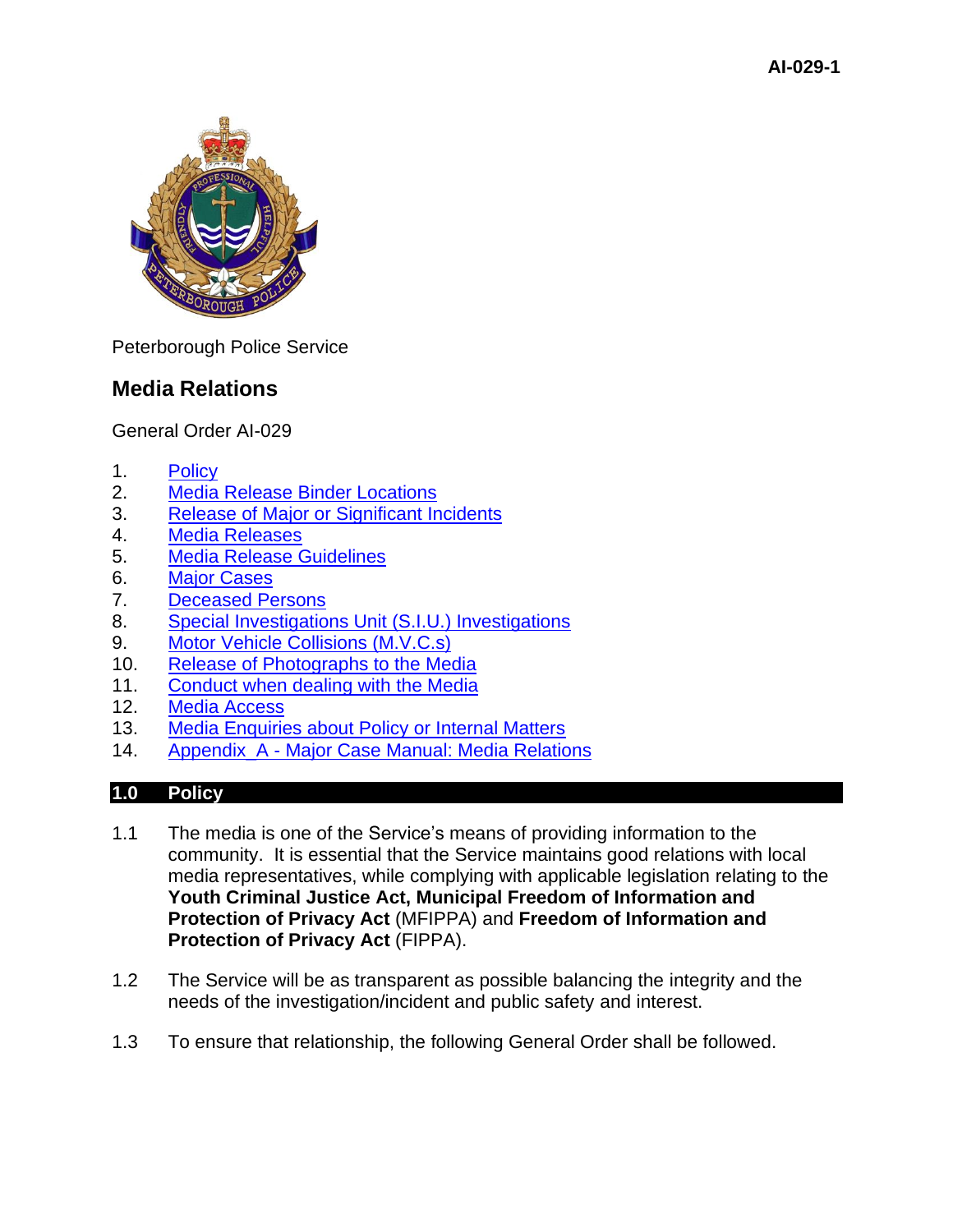#### <span id="page-1-0"></span>**2.0 Media Release Binder Locations**

- 2.1 The Media Release binder can be found in the following locations:
	- 1) the office of the Officer-in-Charge;
	- 2) the Media Relations Office

#### <span id="page-1-1"></span>**3.0 Release of Major or Significant Incidents**

- 3.1 When a major or significant incident occurs, the Officer-in-Charge shall consider notifying the Duty Inspector (or designate) prior to sending out a "Special Media Release" advising the nature of the incident and any pertinent information releasable at that time, including suspect descriptions, etc. The release shall be sent as soon as practicable.
- 3.2 Also refer to section 6 of this policy and Appendix A regarding Major Cases.

## <span id="page-1-2"></span>**4.0 Media Releases**

- 4.1 Monday to Friday (Except for Statutory Holidays)
	- 1) A media release will be issued Monday to Friday by the Media Relations/Communications Coordinator or their back up (Operations Staff Sergeant or designate) through the official website www.peterboroughpolice.com.
	- 2) The Operations Staff Sergeant, or designate, shall cause this function to be performed when the Media/Communications Coordinator is not available. This member shall send information on all incidents meeting the Media Release criteria for the previous twenty-four (24) hours, except those that fall under the exclusions in paragraph 5.2.
	- 3) When a member of the media makes a formal inquiry with the Service, the inquiry shall be directed to the attention of the Media Relations/Communications Coordinator or the Operations Staff Sergeant, or designate, if the Media Relations/Communications Coordinator is not available.
	- 4) All requests for information on background or feature stories where there is no immediate deadline, shall be referred to the Media/Communications Coordinator who will coordinate with the appropriate personnel for approval.
	- 5) Other than as set out above, members shall treat as confidential the official business of the Service, and shall not impart information relating to the official business to anyone, except:
		- a) Under an order of a Court;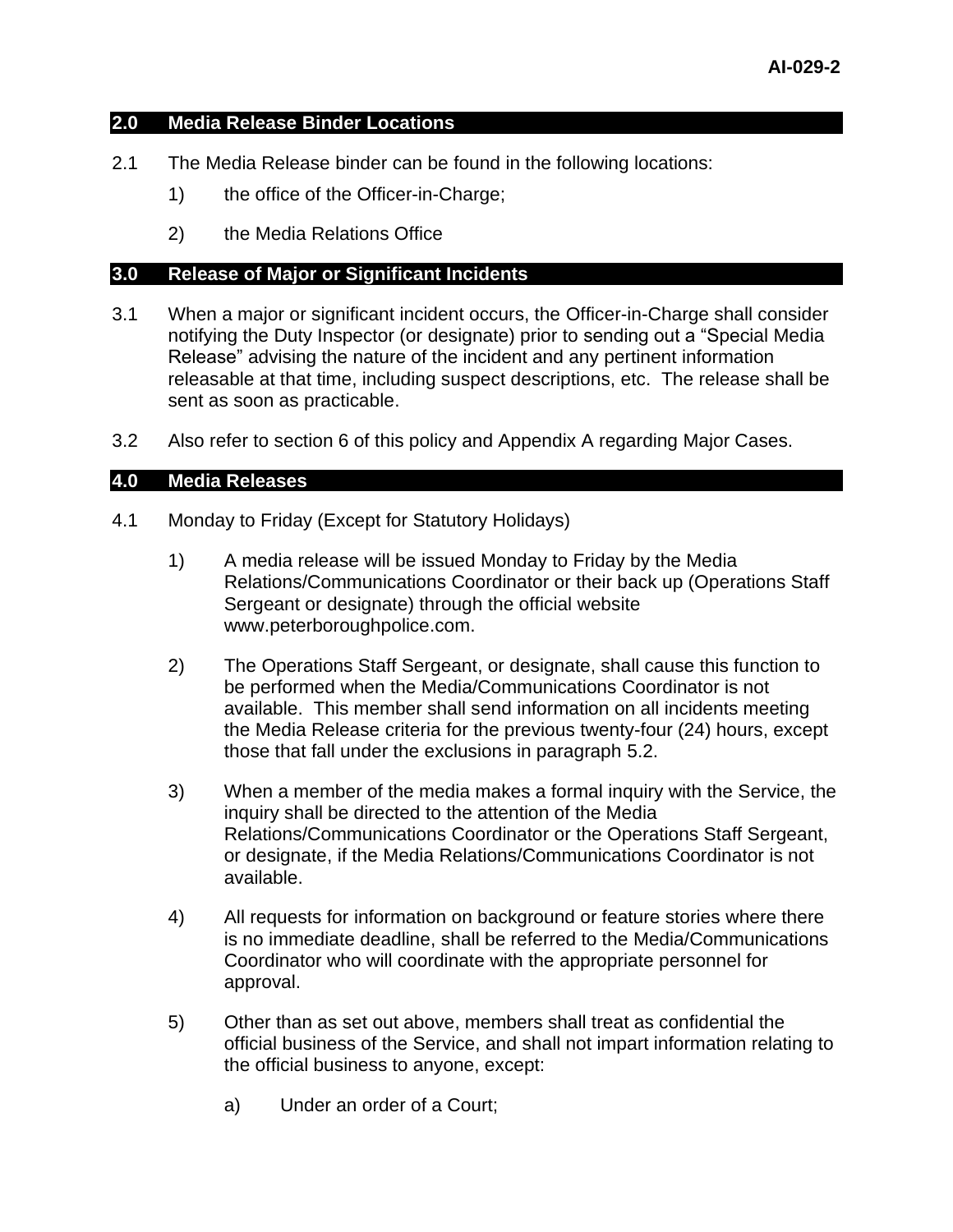- b) As directed by a Sworn Senior Officer
- 6) Members who are unsure whether or not to release information shall consult with a supervisor.
- 4.2 Weekends and Statutory Holidays
	- 1) Media releases on weekends and statutory holidays are only issued for major or significant incidents as outlined in sections 3 and 6 of this policy.
	- 2) The Officer in Charge (OIC) shall issue media releases when required on weekends and statutory holidays when the Media Relations/Communications Coordinator is not available.
	- 3) The OIC may consult with the Media Relations/Communications Coordinator and/or the investigator as to what information will be released.
	- 4) For Major Cases as outlined in section 6 and Appendix A, the Major Case Manager shall be consulted prior to any information being released.

# <span id="page-2-0"></span>**5.0 Media Release Guidelines**

- 5.1 The incidents meeting the Media Release criteria include:
	- Assaults Assaults in public places (downtown bar areas & schools);
	- Assault Bodily Harm or Aggravated Assault including Threatening;
	- Controlled Substances Cultivation and/or trafficking offences only;
	- Counterfeit Money If multiple incidents occur;
	- Escape Custody;
	- Arson;
	- Fraud Multiple charges or Incidents over \$5,000.00;
	- Suspect Apprehension Pursuits;
	- Mischief;
	- Motor Vehicle Collisions (See Section 9);
	- Fatal Motor Vehicle Collisions;
	- Thefts from Vehicles If multiple incidents and there is a pattern;
	- Weapons All arrest incidents involving weapons;
	- Bomb Threats;
	- Robbery;
	- Loss of Life (excluding suicide and natural causes); and
	- Public Interest Any item of public interest or which the Police feel is newsworthy.
- 5.2 The Media Relations/Communications Coordinator and in lieu, the Officer-in-Charge, are authorized to give members of the media information, except where:
	- 1) An investigation may be hindered or obstructed by the release of the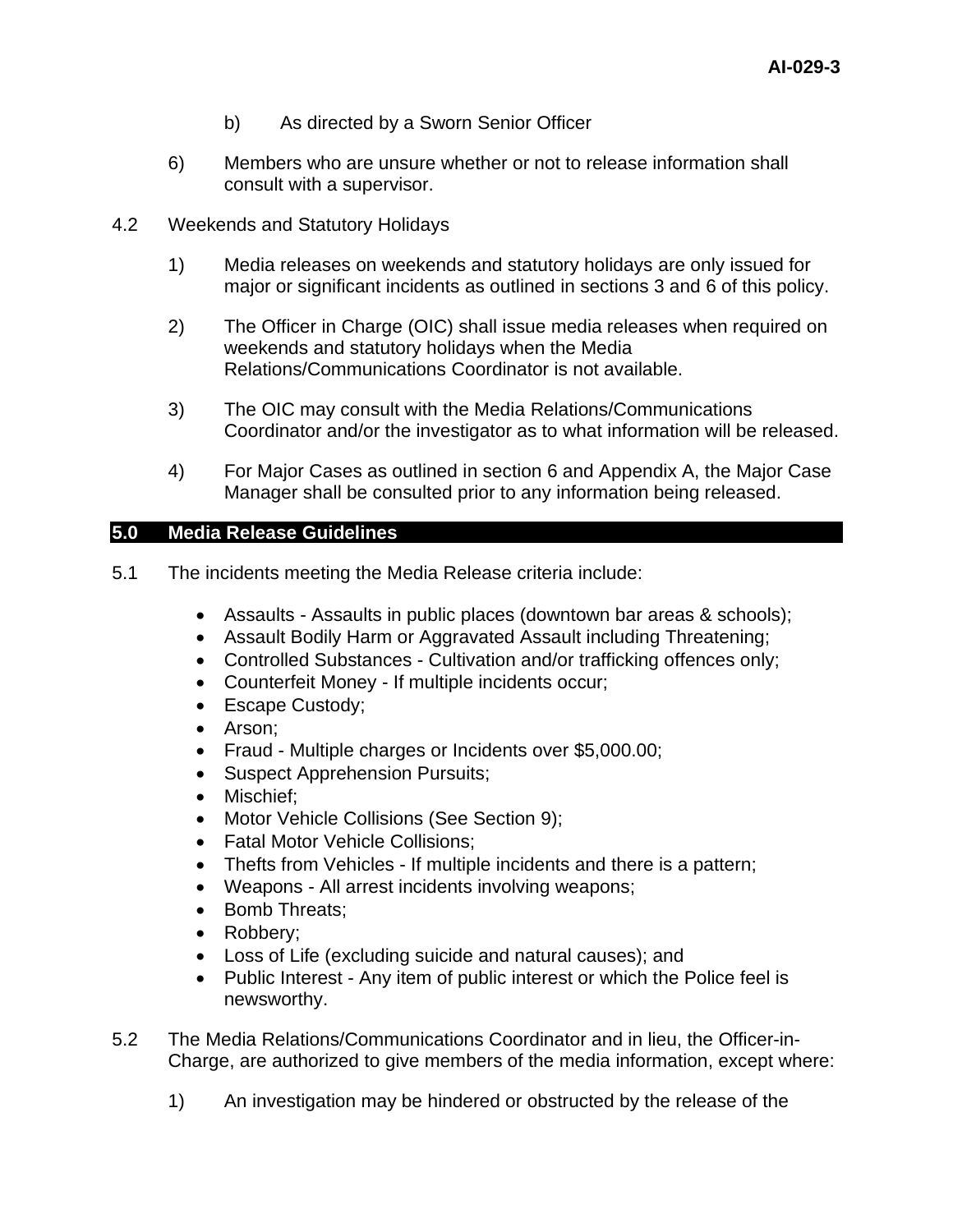information;

- 2) It may be of direct assistance to criminals or suspects;
- 3) It may jeopardize the safety of an individual, in particular victims or witnesses;
- 4) It is of a confidential nature (i.e. Drug or Intelligence cases);
- 5) It is considered official business of the Service such as personnel matters, budget. [Section 4.1 5) and section 13]
- 6) The release is prohibited by the **Police Services Act** (O.Reg. 265/98 "Disclosure of Personal Information"), or successor legislation, MFIPPA (Exception: Section 32 of the Act), FIPPA; or
- 7) If relates to the identity of a young offender charged under the **Youth Criminal Justice Act**.
- 5.3 The media release may include:
	- 1) The nature of the crime break and enter, murder, robbery, etc., (when positively determined only).
	- 2) The location of the crime (Ex. closest major intersection general terms only).
	- 3) When the crime occurred (General terms not exact hour).
	- 4) Any weapons used (discretion).
	- 5) Any items taken (discretion). The amount of money/cash involved in an incident may be released if it involves a Government agency. The amount of money/cash will generally not be released in the case of private individuals or businesses. The estimated value of property may be released to the media. (Exception: If the value of property or amount of money/cash is mentioned in a court information or revealing the amount or denomination (ie. coin collection) would assist in an investigation, the dollar amount may be released).
	- 6) Whether or not there are suspects or suspect vehicles, and description (discretion).
	- 7) The name of the investigating member or other special investigator, e.g. Coroner or Pathologist.
- 5.4 The age, gender and municipality (no street numbers) of a person charged with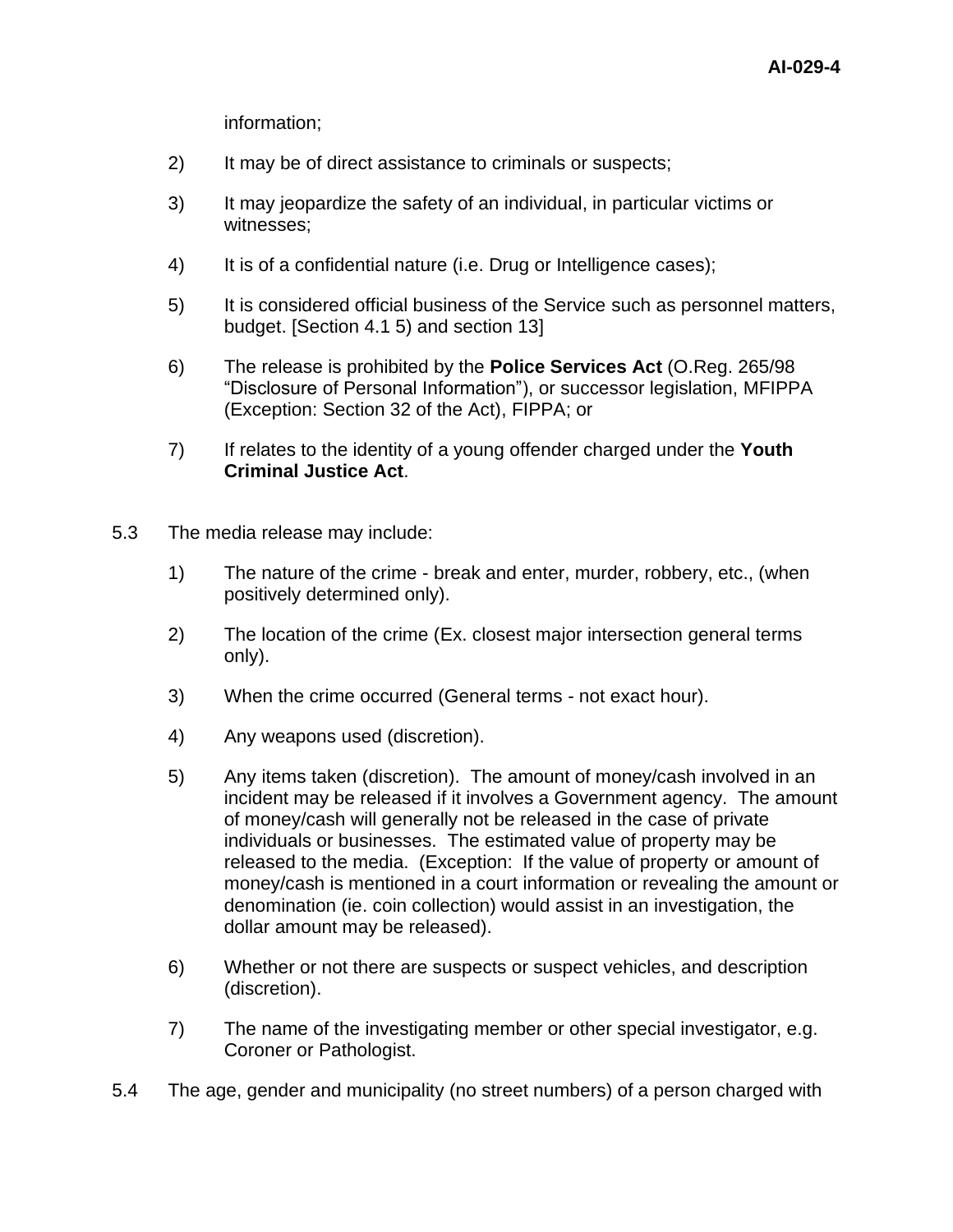an offence, as defined by Ontario Regulation 265/98 of the **Police Services Act**, may be included in the media release for incidents meeting the Media Release criteria. For purposes of this section, a person shall be deemed to have been charged with an offence if he or she:

- 1) Is arrested and released in accordance with Part XVI of the **Criminal Code of Canada**; or
- 2) Is served with a summons under Part III of the **Provincial Offences Act** for which an individual may be arrested, even if an information has not been laid at the time the summon is served (Ont. Reg. 265/98, s.1); or
- 3) Is charged with, convicted or found guilty of an offence under the **Criminal Code of Canada**, the **Controlled Drugs and Substances Act** or any other federal or provincial act (Ont. Reg. 265/98, s. 3). Break and Enters (Residential and commercial)
- 5.5 Personal information may be released when:
	- 1) There is a grave health and safety issue or hazard. (Example: fugitive at large and revealing their identity will help protect the community and assist in apprehension.)
	- 2) The individual consents.
	- 3) Records are available to the general public.
	- 4) Compelling circumstances exist which affect the health and safety of an individual.
	- 5) It will assist in locating or contacting the next of kin or a friend of a person who has been injured, is ill or deceased.
	- 6) It will help identify a deceased person or a person suffering from memory loss after all other attempts have been unsuccessful.
	- 7) Other factors may result in a decision to disclose an individual's personal information to the public. Example there is a compelling public interest in the matter.
- 5.6 Personal information of a victim, witness or suspect shall not be released, except for general information that would not serve to identify them (i.e. a 22 year old female).
- 5.7 No personal information concerning a young person shall be released without a Youth Court Judge's Order.
- 5.8 No personal information of crime victims shall be released without their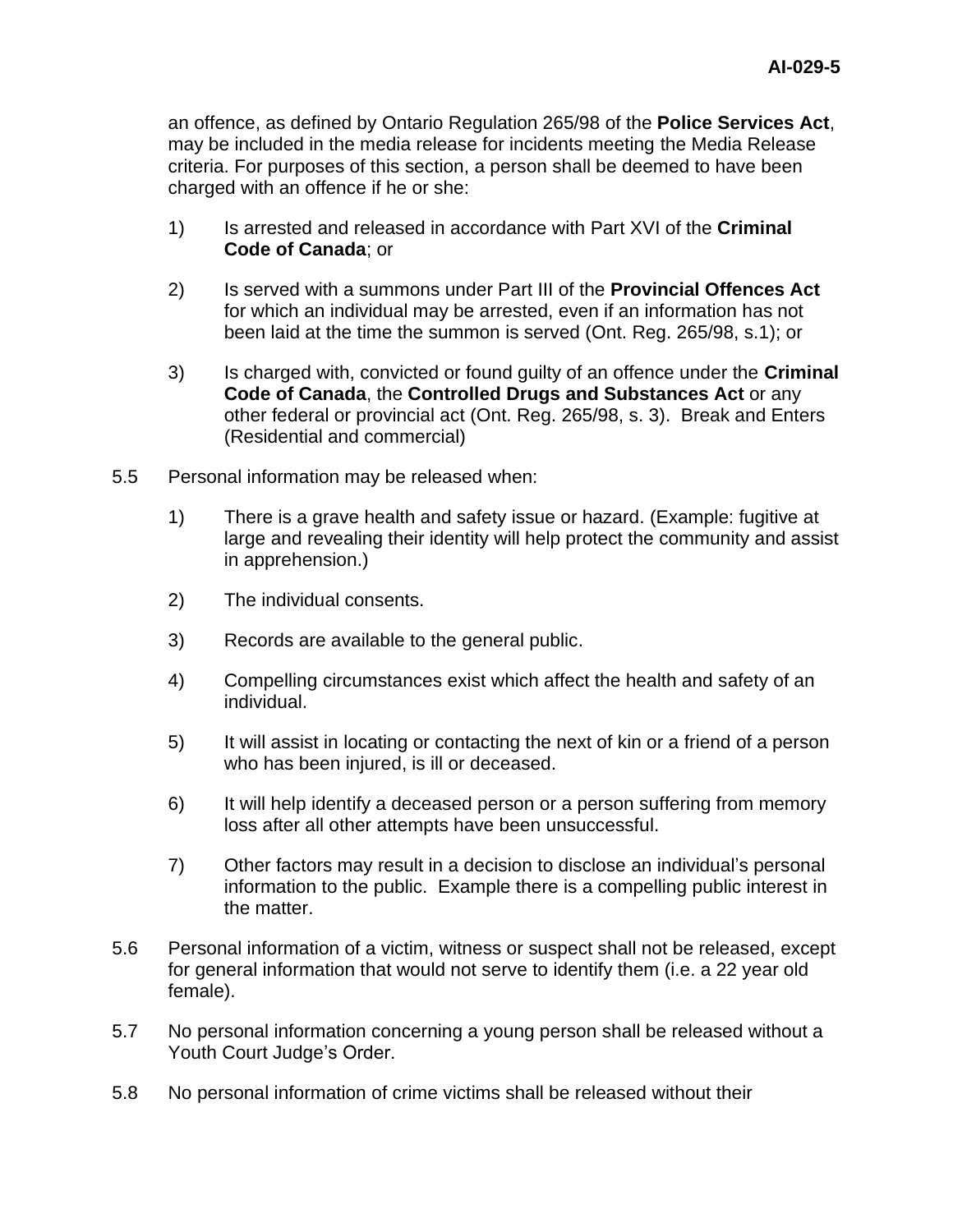expressed consent.

- 5.9 The identities of sexual assault/domestic incident victims or witnesses shall not be released to the media. The identity of the accused in a sexual assault/domestic incident will not be released if by doing so we would reveal the identity of the victim. (e.g. victims in incest cases or sexual assault on wife or sister)
- 5.10 The identities of Young Persons (under 18 years old) who are victims, or witnesses, of Criminal offences shall not be released to the media.
- 5.11 After an arrest is made, the following may be released:
	- (1) Age, gender and municipality where the accused resides. (Exception: If essential to the investigation or in the interest of public safety, the name of the accused may be released.)
	- (2) Charges
	- (3) Circumstances surrounding arrest.
	- (4) Time and place.
	- (5) Date and location of Court appearance.
	- (6) Special or unusual conditions will always influence what may be released. If you cannot release any part of 5.11 (1) to (5), explain why to the media. If necessary, consult a superior or the investigating officer.
- 5.12 In order not to jeopardize future trials, Members authorized to release information to the media shall NOT:
	- 1) Discuss or disclose any evidence. (Do not give evidence. This may cause application for a "Change of Venue")
	- 2) Disclose admissions, confessions, statements or possible pleas;
	- 3) Refer to the accused's character, reputation, previous charges etc;
	- 4) Release the names of Young Offenders charged;
	- 5) Speculate or express opinions, e.g. "The person responsible works in the area", and "probably works for the company", etc;
	- 6) Release information that is detrimental to the police investigation. e.g. "We're looking for a certain item or article". The accused or family may destroy the item;
	- 7) Make statements such as: "We know who the culprit is but do not have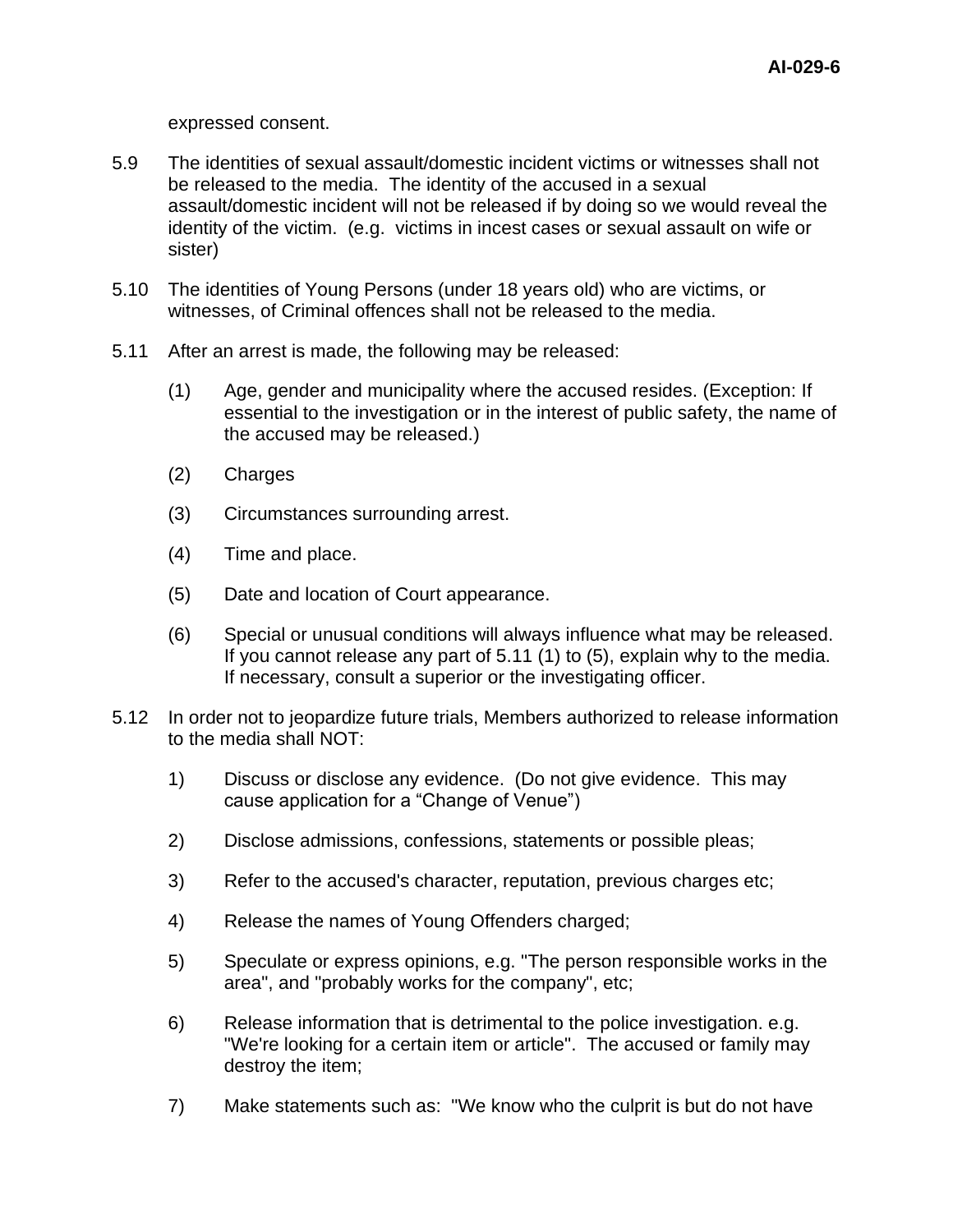enough evidence for an arrest";

- 8) Make statements concerning the character, reputation, credibility of or anticipated testimony of a prospective witness;
- 9) Disclose the results of any test or examination taken by the accused, or their refusal to take any tests;
- 10) Discuss the possibility of a plea.

#### <span id="page-6-0"></span>**6.0 Major Cases**

- 6.1 The following criteria offences are deemed to be major cases:
	- 1) Homicides as defined in subsection 222 (4), Criminal Code of Canada, and attempts;
	- 2) Sexual assaults, and all attempts (for the purpose of this standard, is deemed to include sexual interference, sexual exploitation and invitation to sexual touching);
	- 3) Occurrences involving non-familial abductions and attempts;
	- 4) Missing person occurrences, where circumstances indicate a strong possibility of foul play;
	- 5) Occurrences suspected to be homicide involving found human remains;
	- 6) Criminal harassment cases in which the offender is not known to the victim; and,
	- 7) Any other case designated as a major case by the Major Case Management Executive Board.
- 6.2 No Member of the Service shall release information regarding a major case unless authorized to do so by the Major Case Manager.
- 6.3 When authorized to release information by the Major Case Manager, the Media Relations/Communications Coordinator, or other designated person, shall consult the Media Relations section of the Major Case Manual. (Appendix "A")
- 6.4 In a single jurisdiction investigation, the Major Case Manager shall consider consulting with the Media Relations/Communications Coordinator prior to any public appeal to review the content and the medium of delivery.
- 6.5 In a multi-jurisdictional investigation, public appeals shall be the subject of discussion among the multi-jurisdictional Major Case Manager, the Joint Management Team, Major Case Managers, Media Relations/Communications Coordinator and, where appropriate, the Crown Attorney to review the potential impact of the appeal.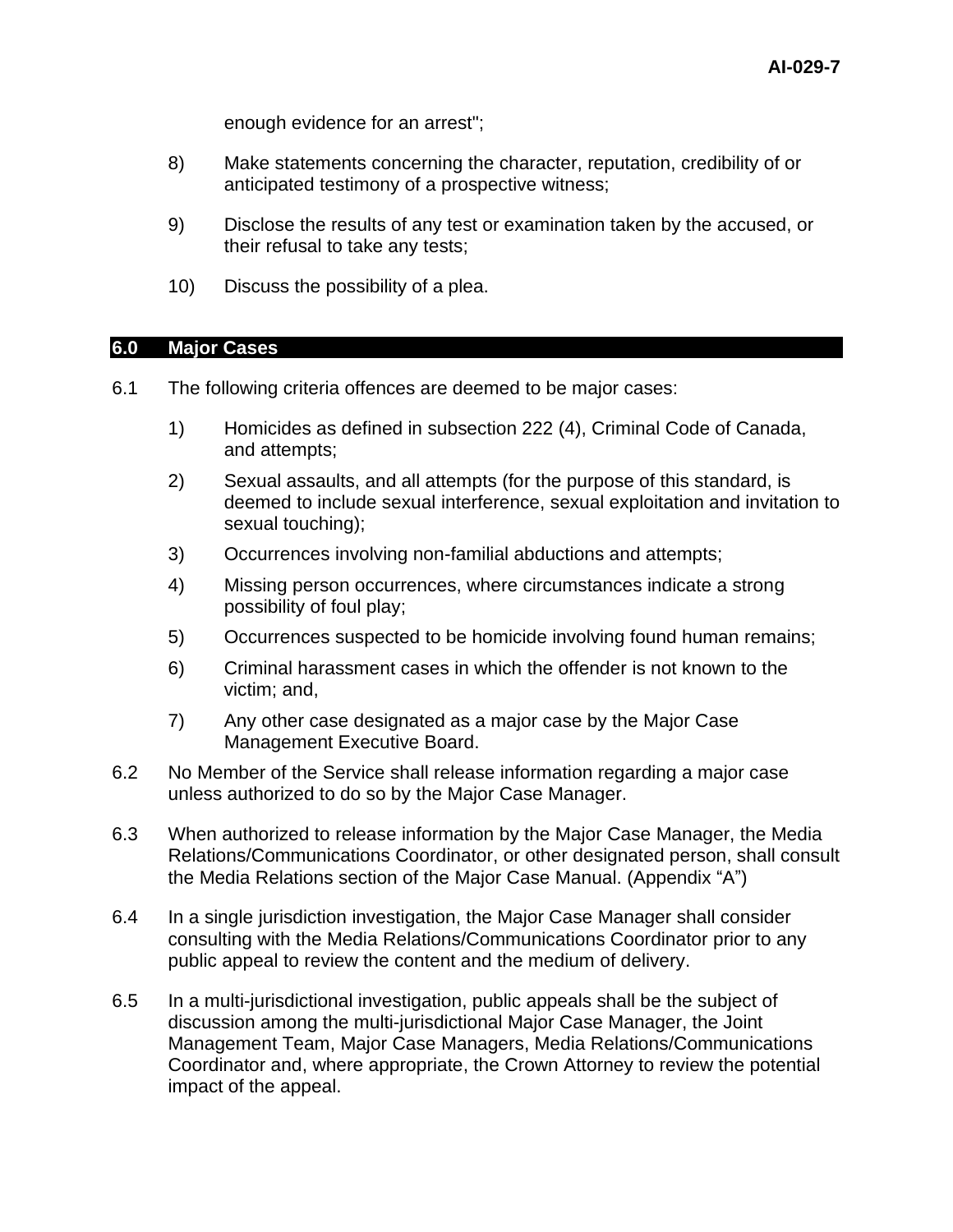#### <span id="page-7-0"></span>**7.0 Deceased Persons**

7.1 Names of deceased persons shall not be released unless required for investigative purposes and approved by the Divisional Commander. When possible, next of kin will be notified in advance of the name being released.

#### <span id="page-7-1"></span>**8.0 Special Investigations Unit (S.I.U.) Investigations**

8.1 Any media releases that involve an investigation by the Special Investigations Unit (S.I.U.) pursuant to General Order [AI-052 Special Investigation Unit,](../../../../../Intranet/General%20Orders/AI/AI-052%20Special%20Investigations%20Unit.pdf) will be made only by members of the S.I.U.

#### <span id="page-7-2"></span>**9.0 Motor Vehicle Collisions (M.V.C.s)**

- 9.1 The following information regarding Motor Vehicle Collisions may be released:
	- 1) Date, time and location (closest intersection) of the M.V.C.
	- 2) If a M.V.C. results in a death, the age, gender and municipality where the deceased resided (i.e. a 27 year old male Peterborough resident passed away as a result of a motor vehicle collision at Charlotte and Park Sts.) will be released after the next of kin have been notified.
	- 3) General description of the incident, without opinion.
	- 4) Road and traffic conditions.
	- 5) Age and gender of the accused, the municipality where they reside and the charges under the **Highway Traffic Act** (HTA) may be released.

Note: No personal information regarding Young Persons can be released.

#### <span id="page-7-3"></span>**10.0 Release of Photographs to the Media**

- 10.1 Photographs may be released if:
	- 1) A wanted person is at large and an arrest warrant has been issued
	- 2) Public assistance is requested (i.e. to help locate a missing person), with the approval of the subject's next-of-kin;
	- 3) The person poses a risk and the release is authorized by the chief of Police or designate.
- 10.2 Media requests for photographs taken under the authority of the **Identification of Criminals Act**, shall only be granted if a wanted person is at large and public assistance is requested; and the request is approved by the Chief of Police or designate.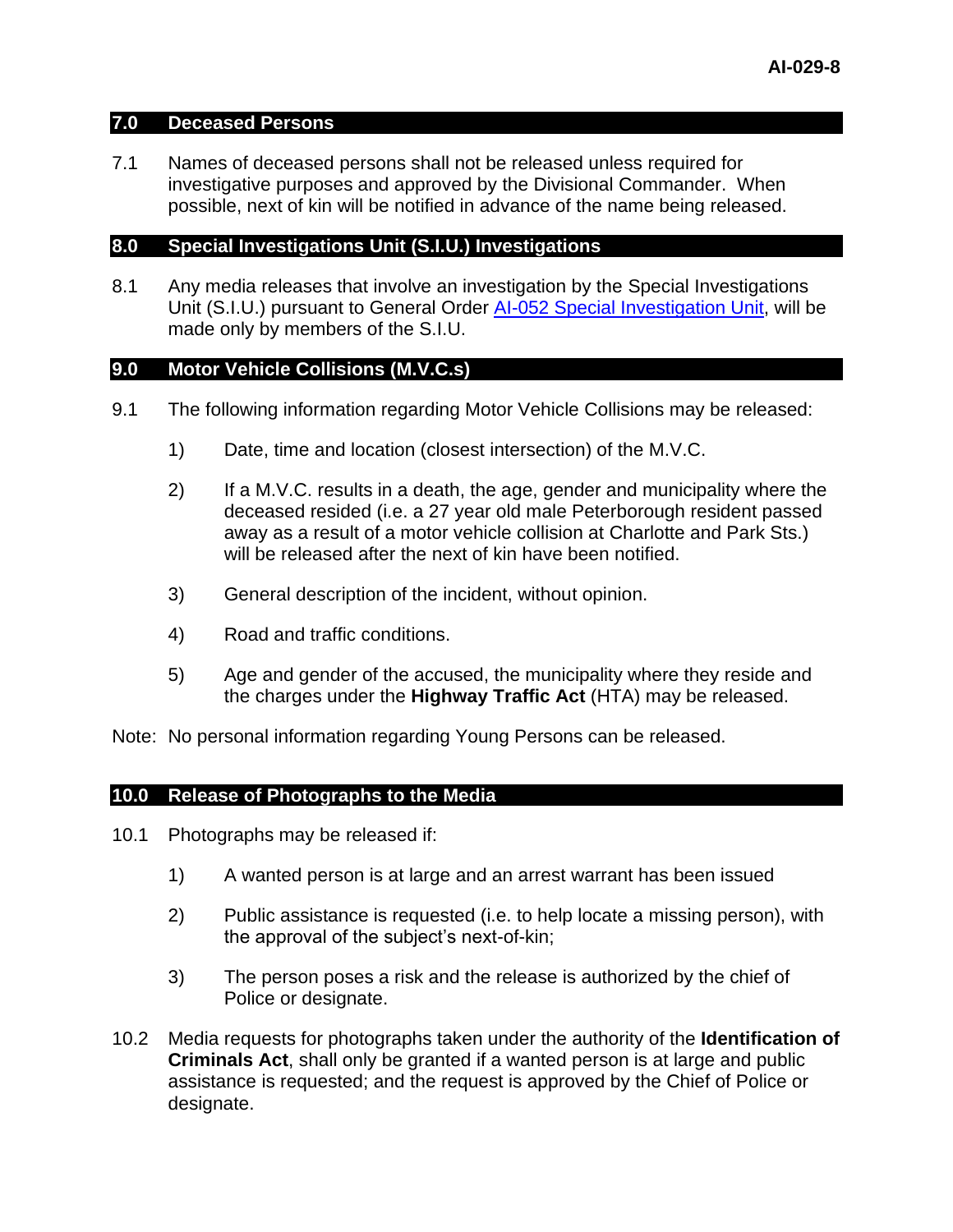10.3 Suspects and accused shall not be posed by the police for photographing by the media.

## <span id="page-8-0"></span>**11.0 Conduct when dealing with the Media**

- 11.1 Members liaising with the media shall:
	- 1) Identify themselves
	- 2) Refer to the media as "media", not "press".
	- 3) Update the website and encourage those interested in receiving media releases to subscribe to the "News" page of the website.
	- 4) Give reasons when information cannot be released.
	- 5) Be prepared.
	- 6) Be totally honest.
	- 7) Be sure of the facts if you don't know, offer to get the answer.
	- 8) Ask that direct quotes be read back for verification.
	- 9) When possible, give live interviews in uniform for sworn Members and in business attire for civilians.
- 11.2 Members liaising with the media shall NOT:
	- 1) Release information that could impair a prosecution.
	- 2) Hypothesize, speculate, offer opinions or guess.
	- 3) Offer prejudicial information regarding suspects or charged persons.
	- 4) Use technical terms or police jargon.
	- 5) Couple the word "good" with "arrest".
	- 6) Forget comments are never "off the record". Expect that all comments in an interview could be used
	- 7) Forget that electronic devices can be recording at any time
- 11.3 Preparations and adherence to these guidelines will ensure positive media relations. This will also make members confident and comfortable in their dealings with media representatives.
- 11.4 In live interviews, members speaking to the media should attempt to forget the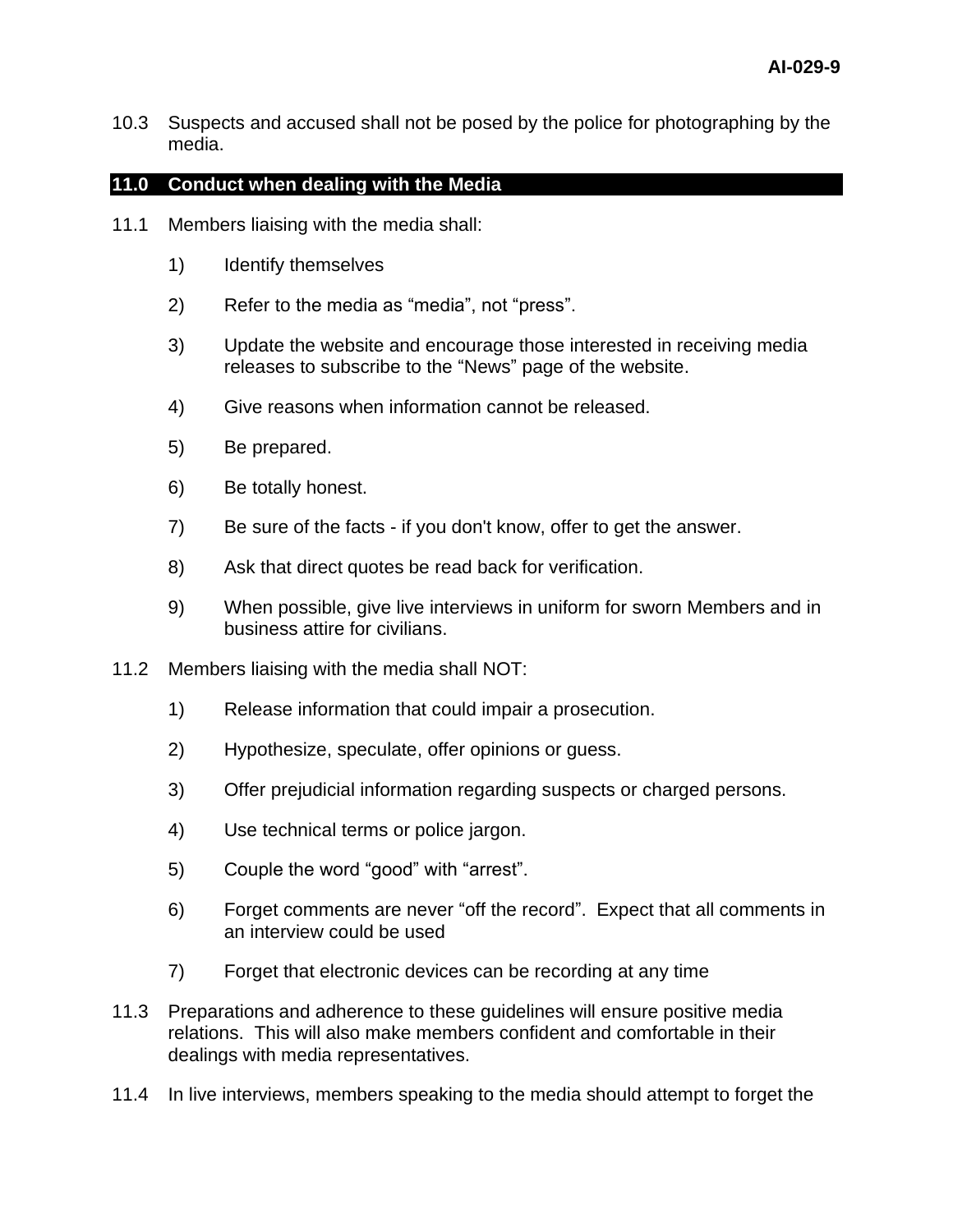camera or recorder and present the information to the interviewer.

- 11.5 Accuracy, integrity, preparation, cooperation, transparency, and a candid approach will lead to good media relations. All media representatives should receive the same information at the same time unless one is doing a particular story.
- 11.6 Where it is appropriate, members speaking to the media should ask for a delay in the public dissemination of the information. This Service has had excellent cooperation from all local media in this regard. The member making this request must provide valid reasons for the requested delay.

#### <span id="page-9-0"></span>**12.0 Media Access**

- 12.1 Members of the media shall receive daily media releases posted to the website: www.peterboroughpolice.com.
- 12.2 Media Access to a Crime Scene:
	- 1) Generally, media representatives, including photographers, shall not be permitted access to the scene of a crime, major fire, natural disaster or other catastrophic event, unless permitted by the person in charge or in the case of a major case, the Major Case Manager. If approved, the media representative shall be accompanied by an authorized Member of the Service.
	- 2) Media representatives, including photographers, shall not be permitted access to the inside perimeter of a scene when:
		- a) Dangerous or hazardous conditions exist.
		- b) The presence of media representatives may interfere or obstruct emergency services personnel.
		- c) Their presence poses a danger to the victims, themselves or others.
		- d) Their presence may disturb evidence or a protected scene.
		- e) Access would constitute trespassing or the violation of another **Act**.
- 12.3 If it is deemed necessary to restrict the movement of the media at a scene, it is important that the reasons be explained fully and without undue delay.

## <span id="page-9-1"></span>**13.0 Media Enquiries about Policy or Internal Matters**

13.1 Members receiving enquiries from the media concerning a Service policy or Internal/**Police Services Act** matter shall refer such enquiries to the Chief of Police or designate.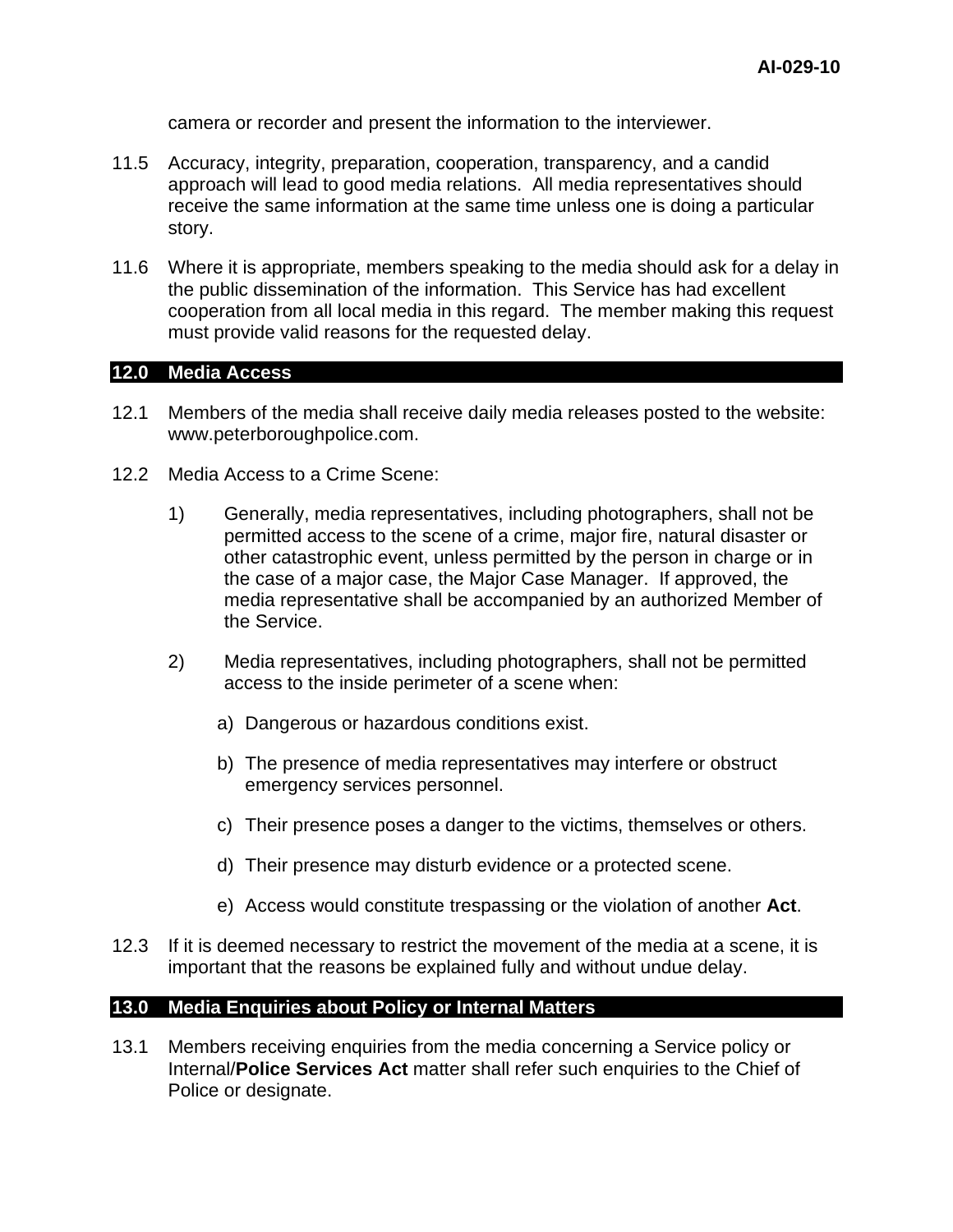#### **14.0 Retention of Media Releases**

- 14.1 The Media Relations/Communications Coordinator shall:
	- 1) Ensure that the current year and previous year's media releases are available on the web site.
	- 2) Remove media releases that are older than the current and previous year.
	- 3) Save the media releases that have been removed from the website electronically for two years in the event of an FOI request, civil matter etc.
	- 4) After two years of inactivity, the media releases shall be purged from the electronic file provided the release is not subject to an FOI request, civil litigation etc.

For example: In 2022, the web site will contain the media releases for 2022 and for 2021. Media releases from 2020 and 2019 will be maintained electronically by the Media Relations/Communications Coordinator. Anything 2018 and older and not subject to an FOI request, civil litigation etc. shall be purged from the electronic file.

5) Major Case Managers shall retain all Major Case media releases regardless if the retention period noted above in 14.1 has passed.

This General Order shall become effective this 24<sup>th</sup> day of September, 2002.

Order amended this 18<sup>th</sup> day of February 2004.

This General Order has been reviewed this 20<sup>th</sup> day of October 2011.

This General Order has been reviewed and amended throughout this 17<sup>th</sup> day of February 2022.

Tim Farquharson

Tim Farquharson Acting Chief of Police

\_\_\_\_\_\_\_\_\_\_\_\_\_\_\_\_\_\_\_\_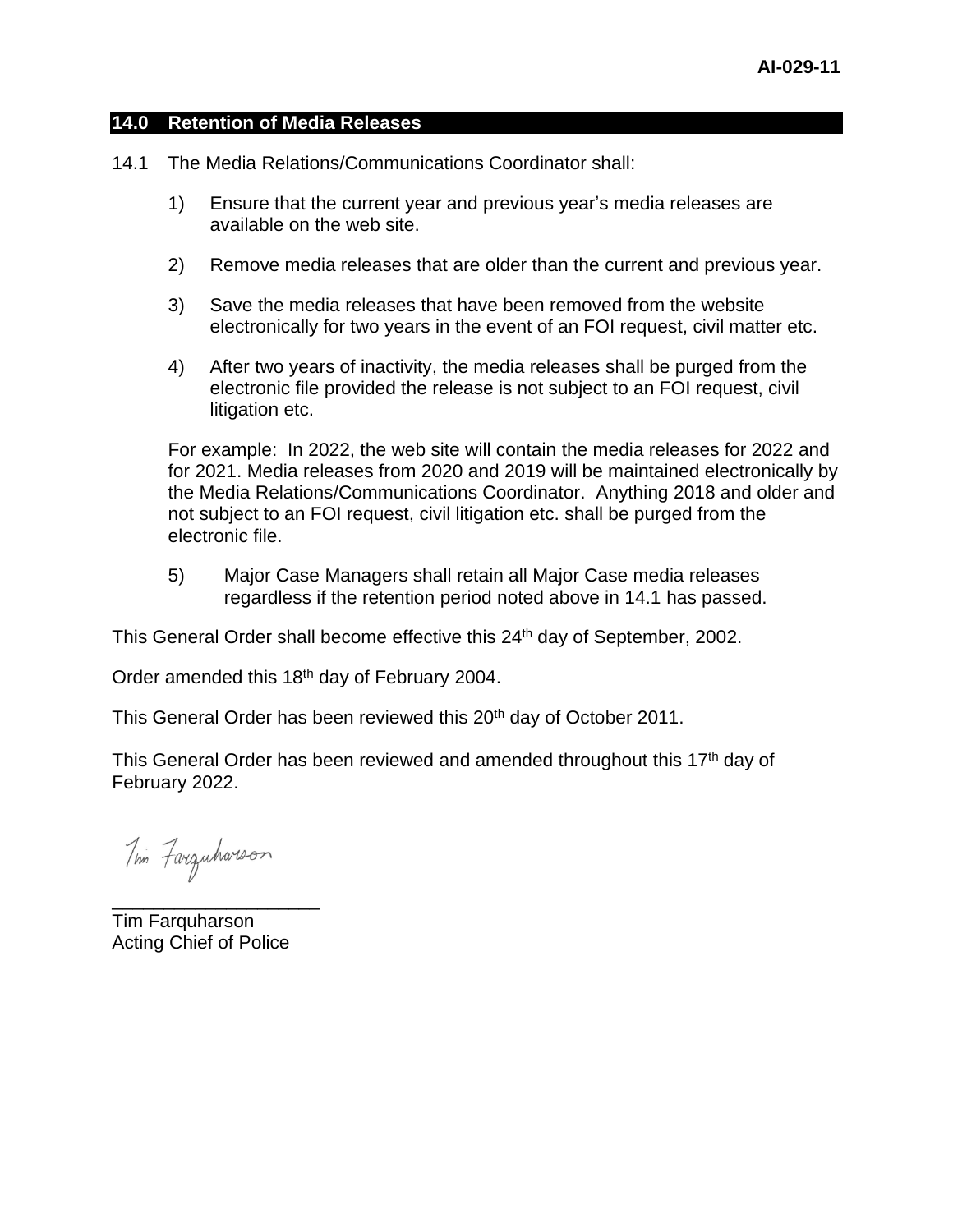# <span id="page-11-0"></span>**Appendix "A"**

## **Ontario Major Case Management Manual 2017 Media Relations**

## INTRODUCTION

The purpose of this standard is to provide a consistent approach for contacts with the media in the investigation of major cases. The investigation may be affected by the information released and the manner in which it is released to the media. The release of unauthorized information can seriously impact the investigation or a criminal proceeding. A positive working relationship with members of the media should be maintained.

## POLICY AND PROCEDURES

#### **Release of Information**

- 1. The Media Liaison Officer shall be the designated spokesperson for release of information to the media.
- 2. Notwithstanding section 1, the Major Case Manager may authorize another member of the investigative team to speak to the media when circumstances dictate.
- 3. No member shall release information unless authorized to do so by the Major Case Manager.
- 4. When a member of the investigative team receives approval from the Major Case Manager to prepare a news release, the member shall:
	- a) research, compile and draft the pertinent information;
	- b) submit the information to the Media Liaison Officer for editing;
	- c) submit the draft release to the Major Case Manager for final approval;
	- d) forward the approved release to the Media Liaison Officer who shall circulate the release to media outlets; and,
	- e) forward a copy of the approved release to the File Coordinator.
- 5. In preparing all news releases, the Major Case Manager shall consider consulting with a member of the police service who has received media relations training.
- 6. The Major Case Manager and the Media Liaison Officer shall consider the release of proactive public safety messages.
- 7. Consideration shall be given to releasing the following information:
	- a) time and location of the occurrence;
	- b) general description of the victim; and,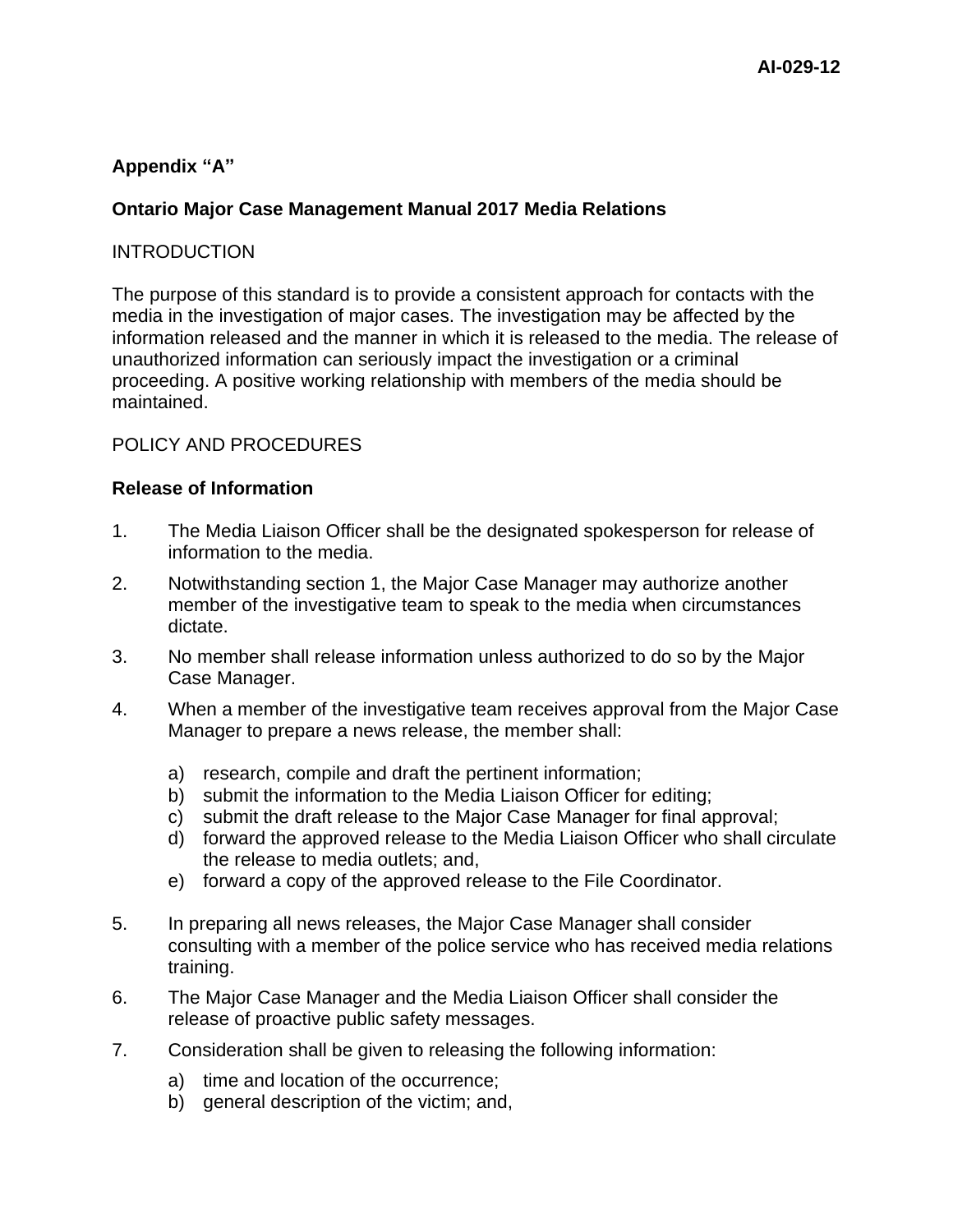- c) generic description of the crime.
- 8. Consideration shall be given to releasing the following information after an arrest and the laying of a charge:
	- a) information in relation to the accused person, including name, address and age;
	- b) charges laid;
	- c) time and location of the arrest;
	- d) circumstances of the arrest;
	- e) investigating unit; and,
	- f) date and location of the accused person's first court appearance.
- 9. Media requests for photographs, taken under the authority of the Identification of Criminals Act, shall only be granted if:
	- a) a wanted person is at large and public assistance is requested; and,
	- b) the request is approved by the Chief of Police or Commissioner of the Ontario Provincial Police or designate.
- 10. If a photograph of a missing person or victim is requested by the media, permission shall be received from an immediate family member or the victim prior to releasing the photograph if practicable.
- 11. Suspect(s) and accused person(s) shall not be posed by the police for photographing by media representatives.
- 12. All news releases and information contained in public appeal(s) shall be made available to all media outlets.

## **Information Release Prohibitions**

- 1. The following information shall not be released to the media:
	- a) the name, address of a young person charged with an offence, except in accordance with a Judge's Order (age, sex and general area of residence can usually be released);
	- b) information that would identify a victim except:
		- i) in homicide cases, following notification of next of kin;
		- ii) in compelling circumstances when the health or safety of an individual may be affected;
		- iii) where disclosure is necessary to continue the investigation (e.g., in cases of non-familial abductions);
		- iv) when a compelling public interest in disclosure of the personal information clearly outweighs the individual's right to privacy (e.g., in cases of non-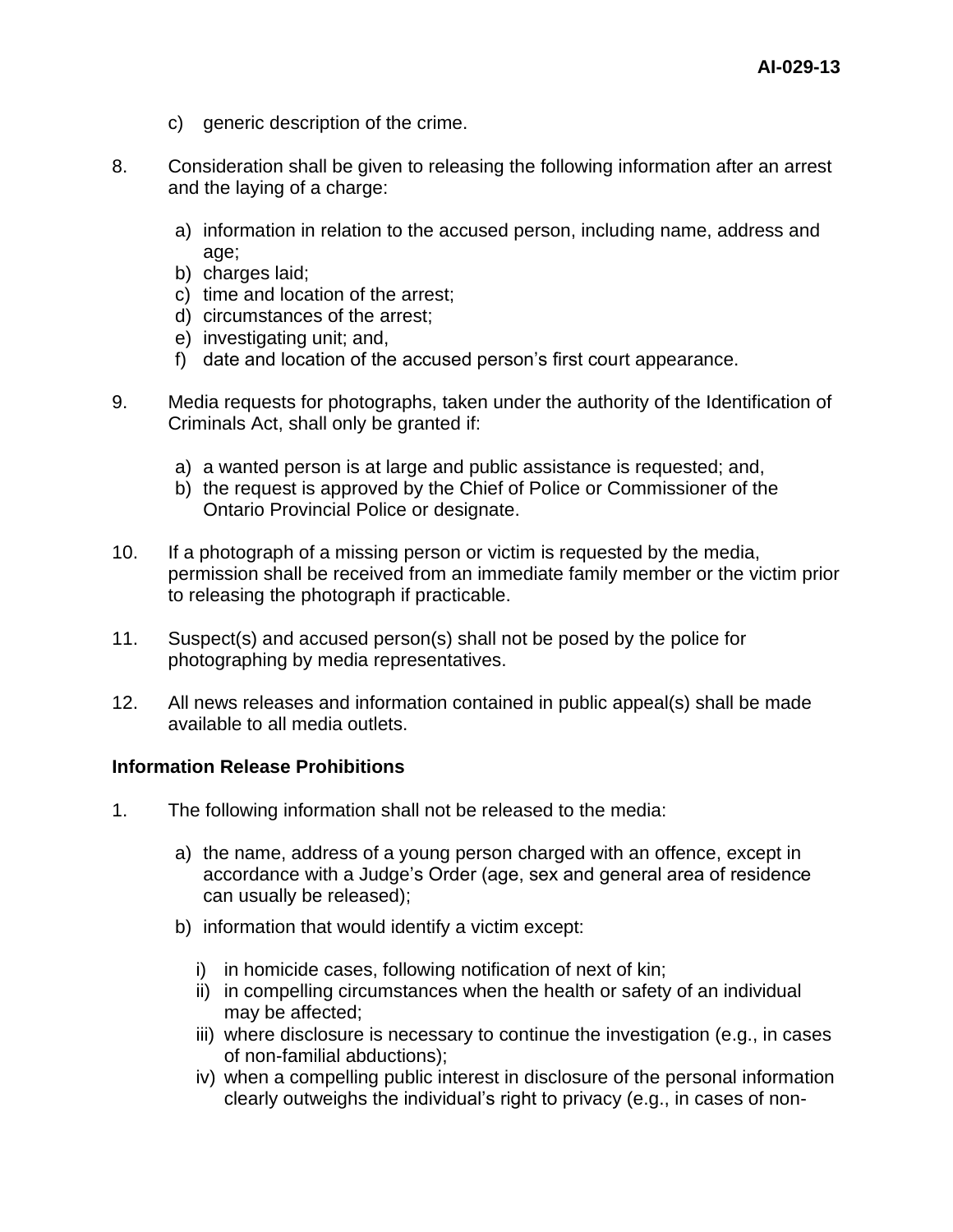familial abductions); and,

- v) in compassionate circumstances, to facilitate contact with the next-of-kin or a friend of an individual who is injured, ill or deceased.
- c) information relating to an accused as follows:
	- i) the existence of an alibi, admission, confession or statement;
	- ii) the reputation, character, or criminal record of an accused;
	- iii) any tests taken by, refused by, or offered to the accused; and,
	- iv) any evidence or information that may prejudice a trial.
- d) any other information that, in the view of the Major Case Manager, may prejudice the investigation.
- 2. In sexual assault cases, information that may identify the victim shall not be released. Such information may include the name of the accused person(s).

## **The Crime Scene**

1. In the event the Major Case Manager allows media access to the crime scene, the media representative shall be accompanied by either the Media Liaison Officer or another member of the investigative team.

## **Media Interviews**

- 1. When a member of the investigative team is assigned to meet with a member of the media in connection with a special news feature, the Major Case Manager and the Media Liaison Officer shall:
	- a) brief the member;
	- b) where possible and when necessary, attend the interview; and,
	- c) ensure a written report is submitted to the File Coordinator with the results of the interview and the names of the individuals who were in attendance.
- 2. Upon receiving the approval of the Major Case Manager, a member of the investigative team shall consider providing information to the media at a crime scene as follows:
	- a) identifying him/herself as a member of the investigative team and giving a brief rationale as to his/her presence;
	- b) introducing the Media Liaison Officer, if available, and indicating that the Media Liaison Officer will be the regular contact for the media in relation to the investigation;
	- c) releasing as much information as possible, including confirmation of the type